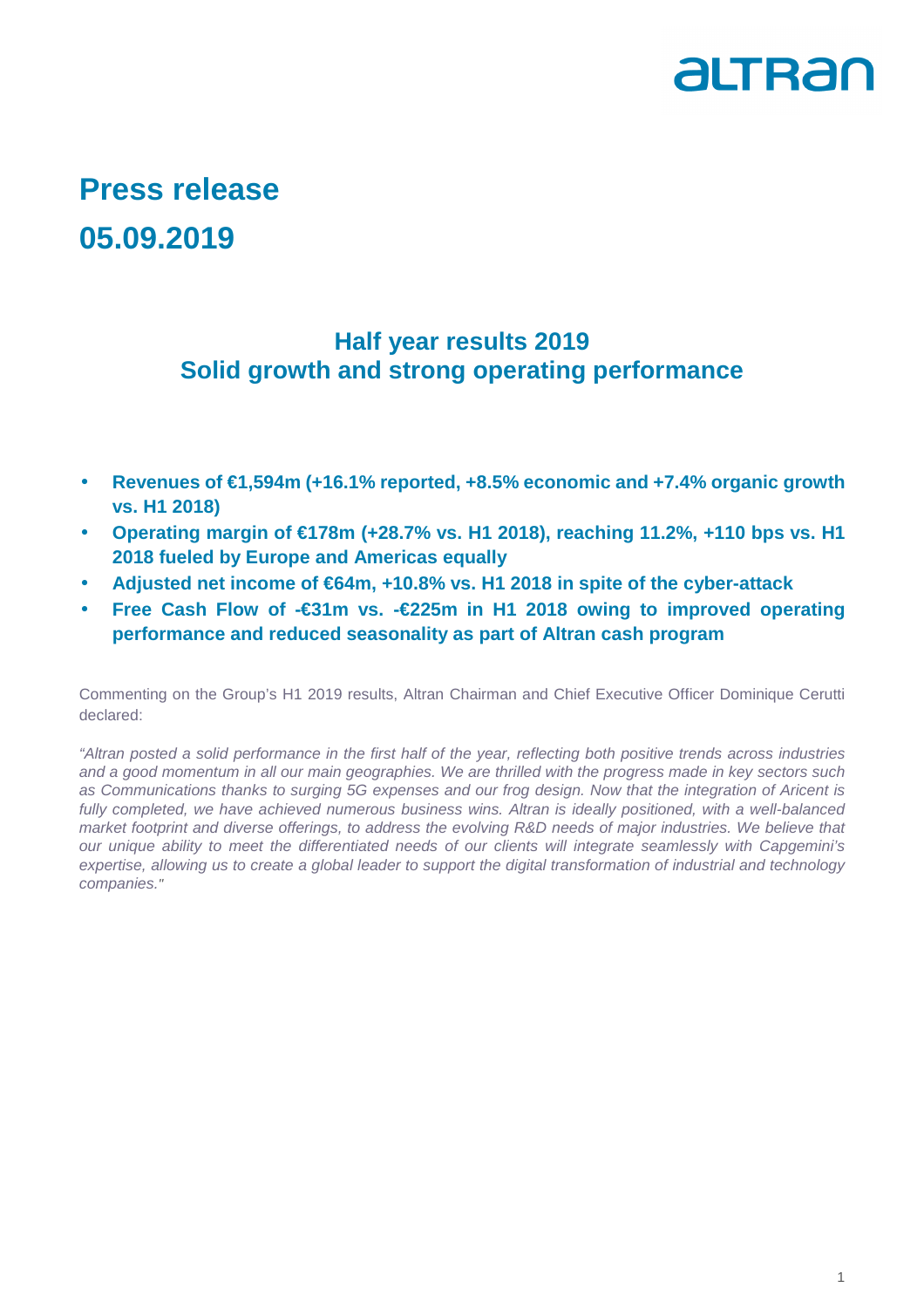

### **Results**

| $(in \in m)$                            | H1 2019   | H1 2018   | Change (%) |
|-----------------------------------------|-----------|-----------|------------|
| Revenues                                | 1,594.0   | 1,372.7   | 16.1%      |
| Net operating expenses                  | (1,415.8) | (1,234.2) |            |
| <b>Operating margin</b>                 | 178.2     | 138.5     | 28.7%      |
| % of revenues                           | 11.2%     | 10.1%     |            |
| Other operating expenses                | (84.3)    | (69.9)    |            |
| <b>Operating income</b>                 | 93.9      | 68.6      | 36.9%      |
| Net financial expenses                  | (44.6)    | (53.8)    |            |
| Income tax                              | (15.8)    | (5.0)     |            |
| Net income from discontinued operations |           | (0.2)     |            |
| Non-controlling interests               | (0.3)     | (0.1)     |            |
| Net income (Group share)                | 33.2      | 9.5       | 249.5%     |
| Adjusted net income (Group share)       | 63.7      | 57.5      | 10.8%      |

Altran reported robust H1 2019 **revenues** of €1,594.0m from €1,372.7m in H1 2018<sup>1</sup> (up 16.1%), representing an organic growth of 7.4% and an economic growth of 8.5%, with a positive contribution from all regions.

The Group's **operating margin** amounted to €178.2m, up 28.7% compared to H1 2018, and reaching an 11.2% margin, a 110bps increase compared to last year, fueled by Europe and the Americas equally.

The Group's **net financial expenses** came in at €-44.6m, compared to €-53.8m in H1 2018, reflecting the structure of our financing that has normalized after the one-off effects of last year.

The **adjusted net income (Group share)** increased by 10.8%, to €63.7m in spite of the cyber-attack, compared to €57.5m in H1 2018. Net income (Group share) for the period was €33.2m, compared to €9.5m in H1 2018.

 $\overline{a}$ 

<sup>1</sup> Reminder: Aricent integrated as of March 20, 2018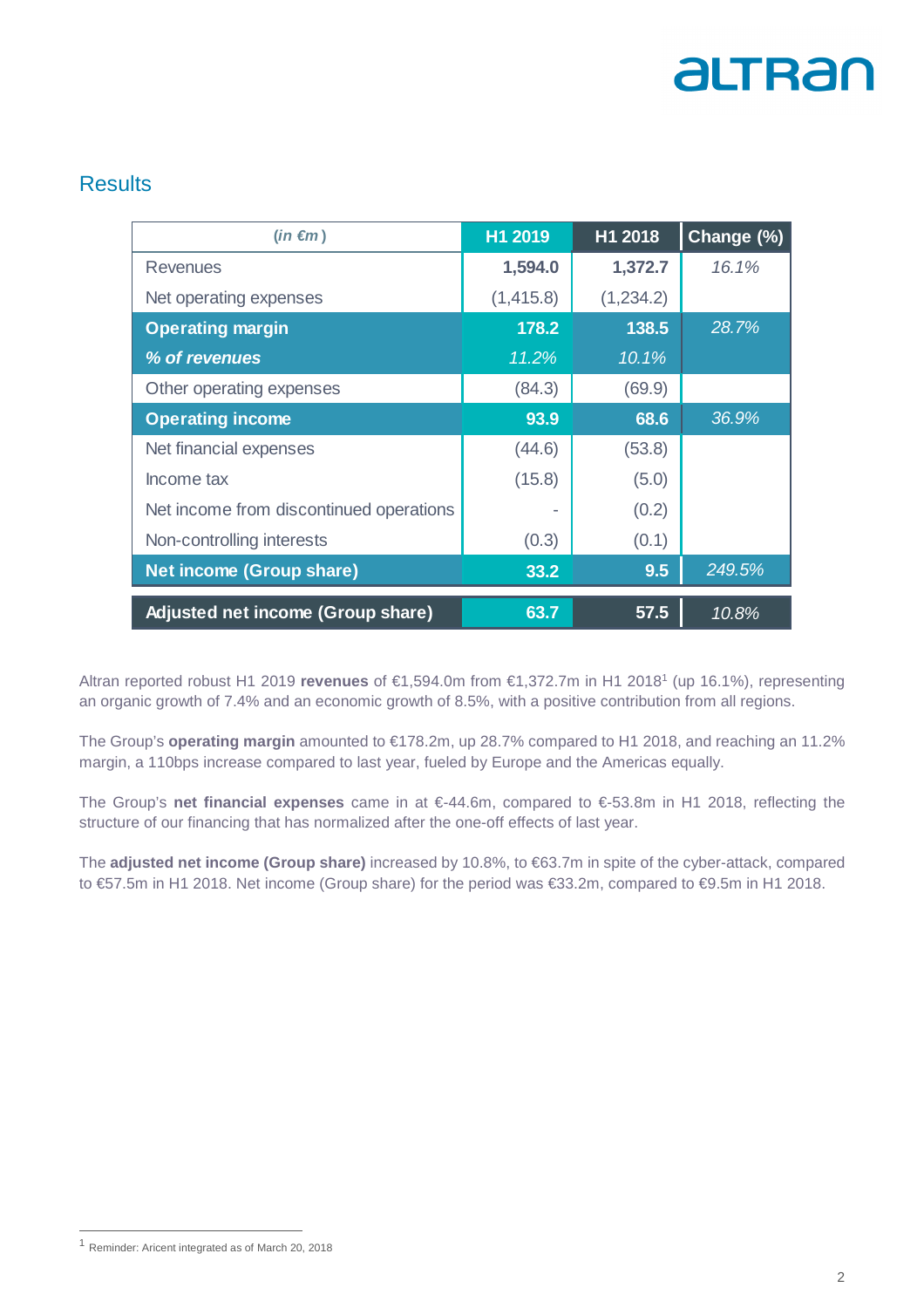# altran

### Detailed analysis of H1 revenues<sup>2</sup>

Altran reported H1 2019 **revenues** of €1,594.0m from €1,372.7m in H1 2018 (up 16.1%), representing a robust economic and organic growth of respectively 8.5% and 7.4%, with all regions contributing in both Q2 and H1, and despite a strong base of comparison in H1 2018.

|                       | <b>Second Quarter</b> |                            |                           | <b>First Half</b>          |                 |                            |                           |                            |
|-----------------------|-----------------------|----------------------------|---------------------------|----------------------------|-----------------|----------------------------|---------------------------|----------------------------|
| $(in \in m)$          | <b>Revenues</b>       | <b>Reported</b><br>Growth% | <b>Organic</b><br>Growth% | <b>Economic</b><br>Growth% | <b>Revenues</b> | <b>Reported</b><br>Growth% | <b>Organic</b><br>Growth% | <b>Economic</b><br>Growth% |
| <b>EUROPE</b>         | 592.8                 | 7.8%                       | 8.4%                      | 9.5%                       | 1,187.5         | 7.6%                       | 8.1%                      | 9.1%                       |
| West Europe           | 275.2                 | 9.5%                       | 9.5%                      | 9.6%                       | 553.7           | 6.7%                       | 6.7%                      | 7.5%                       |
| North Europe          | 93.9                  | 5.8%                       | 6.7%                      | 7.1%                       | 189.6           | 7.5%                       | 7.6%                      | 8.1%                       |
| <b>Central Europe</b> | 72.9                  | $-2.1%$                    | 2.3%                      | 3.9%                       | 148.7           | 2.9%                       | 7.2%                      | 8.0%                       |
| South East Europe     | 76.2                  | 12.3%                      | 11.5%                     | 11.7%                      | 148.4           | 10.8%                      | 10.2%                     | 11.1%                      |
| <b>Iberia</b>         | 74.6                  | 10.0%                      | 10.0%                     | 13.5%                      | 147.1           | 13.0%                      | 13.0%                     | 14.8%                      |
| <b>AMERICAS</b>       | 201.0                 | 7.0%                       | 1.8%                      | 3.0%                       | 388.4           | 54.0%                      | 3.9%                      | 4.9%                       |
| <b>ASIA</b>           | 9.5                   | 7.5%                       | 8.6%                      | 8.9%                       | 18.1            | 9.7%                       | 9.1%                      | 10.0%                      |
| <b>TOTAL</b>          | 803.3                 | 7.6%                       | 6.8%                      | 8.0%                       | 1,594.0         | 16.1%                      | 7.4%                      | 8.5%                       |

- **Europe** (including France): posted solid organic growth of +8.1% (economic growth: +9.1%), with revenue of €1,187.5m in H1 2019.
	- o West Europe (35% of revenues): revenues totaled €553.7m, representing a +6.7% organic growth (economic growth: +7.5%). For the period, France is the most dynamic country in the region, mainly in the Aeronautics and Energy sectors. In Morocco, the Group has implemented its strong near-shoring development strategy in the Automotive segment and confirmed its ability to diversify through programs in the Life Sciences and Aeronautics segments.
	- o North Europe (12% of revenues): revenues were of €189.6m, representing an organic growth of +7.6% (economic growth: +8.1%) thanks to a high added-value positioning which in the future will be used as a growth platform for other European countries.
	- o Central Europe (9% of revenues): revenue amounted to  $\epsilon$ 148.7m, representing an organic growth of +7.2% (economic growth: +8.0%).
	- o South East Europe (9% of revenues): revenues for H1 2019 were €148.4m, representing 10.2% of organic growth (economic growth: +11.1%) thanks to a strong position in the Communications and Life Sciences segments.
	- o Iberia (9% of revenues): strong acceleration of revenues growth at +13.0% organic growth (economic growth: +14.8%) with revenues of €147.1m driven by Portugal's strong growth in the Communications segment and Spain's good performance in the Space, Defense and Naval segment.
- **Americas** (25% of revenues): revenues totaled €388.4m, representing +3.9% organic growth (economic growth: +4.9%) including a scope effect of €114.5m corresponding to the Aricent's contribution for the first quarter of 2019 (acquisition on March 20, 2018). During the second quarter of the year, as committed,

 $\overline{a}$ <sup>2</sup> Reminder : Europe is operating through clusters since January 1<sup>st</sup>, 2019. West Europe: France, Belgium, Luxemburg, Morocco, Tunisia; South East Europe: Italy, Switzerland; Iberia: Spain, Portugal; Central Europe: Germany, Austria, Czech Republic, Slovakia, Romania; North Europe: Netherlands, Scandinavia, United Kingdom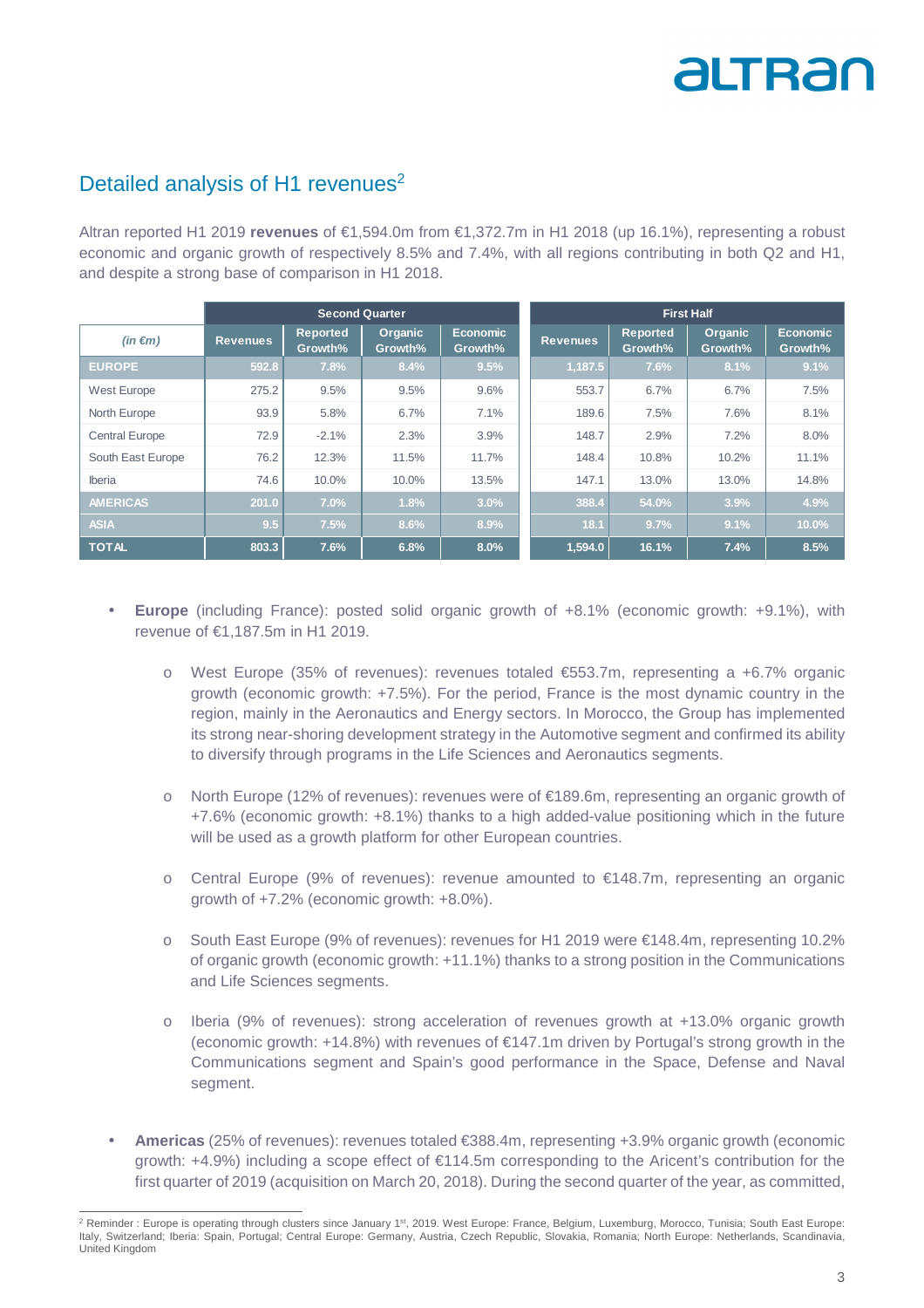

the former Aricent returned to growth, excluding the large software deal business where growth was not expected, notably thanks to the Communications sector and surging 5G expenses.

• **Asia** (1% of revenues): +9.1% organic growth (economic growth: +10.0%). Business in China suffered in the Automotive sector, but recorded good performances in the Semiconductor and Communications sectors.

### Cash and debt

At the end of H1 2019, the Group's **Free Cash Flow** came at -€31m, vs. -€225m at end-June 2018, driven by the strong operating performance and the continued positive impact of the disciplined cash management program implemented last year. Free Cash Flow in H1 2018 was impacted by one-offs related to the acquisition of Aricent.

The Group's **net financial debt** came out at €1,429.3m in H1 2019, versus €1,697.6m at end-June 2018. This translates into a c. 3.2x leverage ratio at end of H1, which is in line with our mid-term deleveraging trajectory.

At the end of H1 2019, the Group had **available cash** of €337m, vs. €208m at end-June 2018.

### Application of IFRS 16

The Group has presented the expected impacts of the application of IFRS 16 from January 1, 2019, in its Registration Document 2018.

As a reminder, with the implementation of this standard, all leases (formerly operating leases and finance leases) are to be accounted in the same way. Every lessee has to recognize an asset for the Right of Use of the leased item and a lease liability for the present value of its future lease payments. IFRS 16 is an accounting treatment cash neutral for the company.

In its **balance sheet** on January 1st 2019 the Group recognized an impact of €234m in lease liabilities. There is no impact on Leverage on H1 2019.

In its **Profit & Loss account** at the end of June the Group recognized as anticipated a positive impact on EBITDA of €35.3m.

Elsewhere, the impact of the application of IFRS 16 is overall neutral:

- Marginally positive impact on **operating margin**: +€4.2m.
- Slight negative impact on **net result**: -€1.7m.
- No impact on cash.

### Update on the cyber-attack

End of January 2019, Altran was the target of a cyber-attack affecting operations in several European countries.

The impact on revenues, mostly in the first quarter, is estimated to €15m, mostly in West and Central Europe. The bench (unutilized resources) linked to the cyber-attack, as well as remediation costs, amounted to €19m in the first half of the year. All these costs have been booked as non-recurring expenses, as being both significant in amount and exceptional by nature. Some remediation costs, estimated to be marginal, will still occur and be booked in the second half of the year.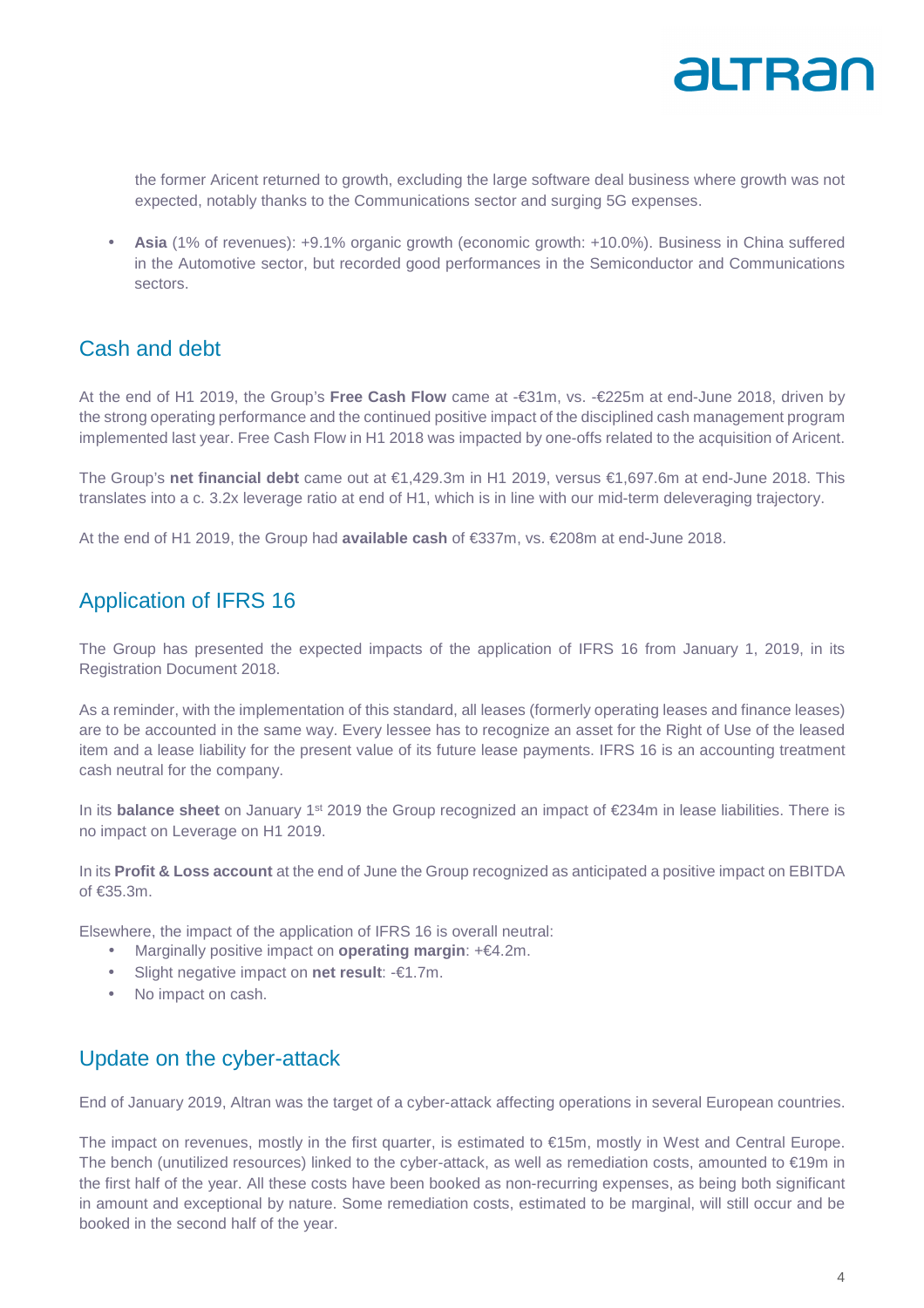

During the course of the second quarter, the insurance funded Altran with an advance payment of €3m based on the preliminary report of damages and as a partial anticipation of the full damage compensation.

This insurance proceed has been booked under non-recurring income. As a consequence, the net impact of the cyber-attack in the half of the year non-recurring expenses is a €16m loss.

Altran is expecting insurance refunds to take place before year end.

The net impact on the Group's full-year operating income is still expected to be negative and marginal, owing to this insurance coverage.

### Trends in staff levels

As of June 30, 2019, total headcount of the Altran group was 48,555 employees, compared with 46,693 at December 31, 2018. Net hiring over the period reached 1,986 with an acceleration in Q2 2019.

### Change in organization

As of September 6, 2019, William Rozé, currently Chief Operating Officer for the Europe will expand the scope of his responsibilities to take over full accountability for the Europe zone and be appointed Executive Vice President in charge of Europe. Cyril Roger, Senior Executive Vice-President in charge of Europe, decided to leave the Group to pursue other career opportunities.

### Update on Capgemini proposed transaction

On June 24, 2019, Capgemini (Euronext Paris: CAP) and Altran have entered into an agreement for exclusive negotiations whereby Capgemini is to acquire Altran, through a friendly takeover bid at €14.00 per Altran share, payable in cash. The agreement was approved unanimously by the boards of directors of both companies.

On August 11, 2019, Capgemini and Altran signed the tender offer agreement which sets the terms and conditions of the proposed acquisition of Altran by Capgemini through this friendly cash tender.

The filing of the tender offer is subject to the satisfaction of certain customary conditions precedent, in particular in relation to regulatory approvals (notably CFIUS in the United States and merger control clearances).

The tender offer will be subject to an acceptance threshold set at 50.10% of the share capital and voting rights of Altran, on a fully diluted basis.

The process of the transaction is on track.

### **Outlook**

The Group confirms it remains confident in its business outlook thanks to its diversified portfolio of offerings, which addresses clients' needs. The continuous improvement of operating performance will enable Altran to further deleverage at year end.

The Group is focused to deliver its set of mid-term financial objectives, by leveraging its service models.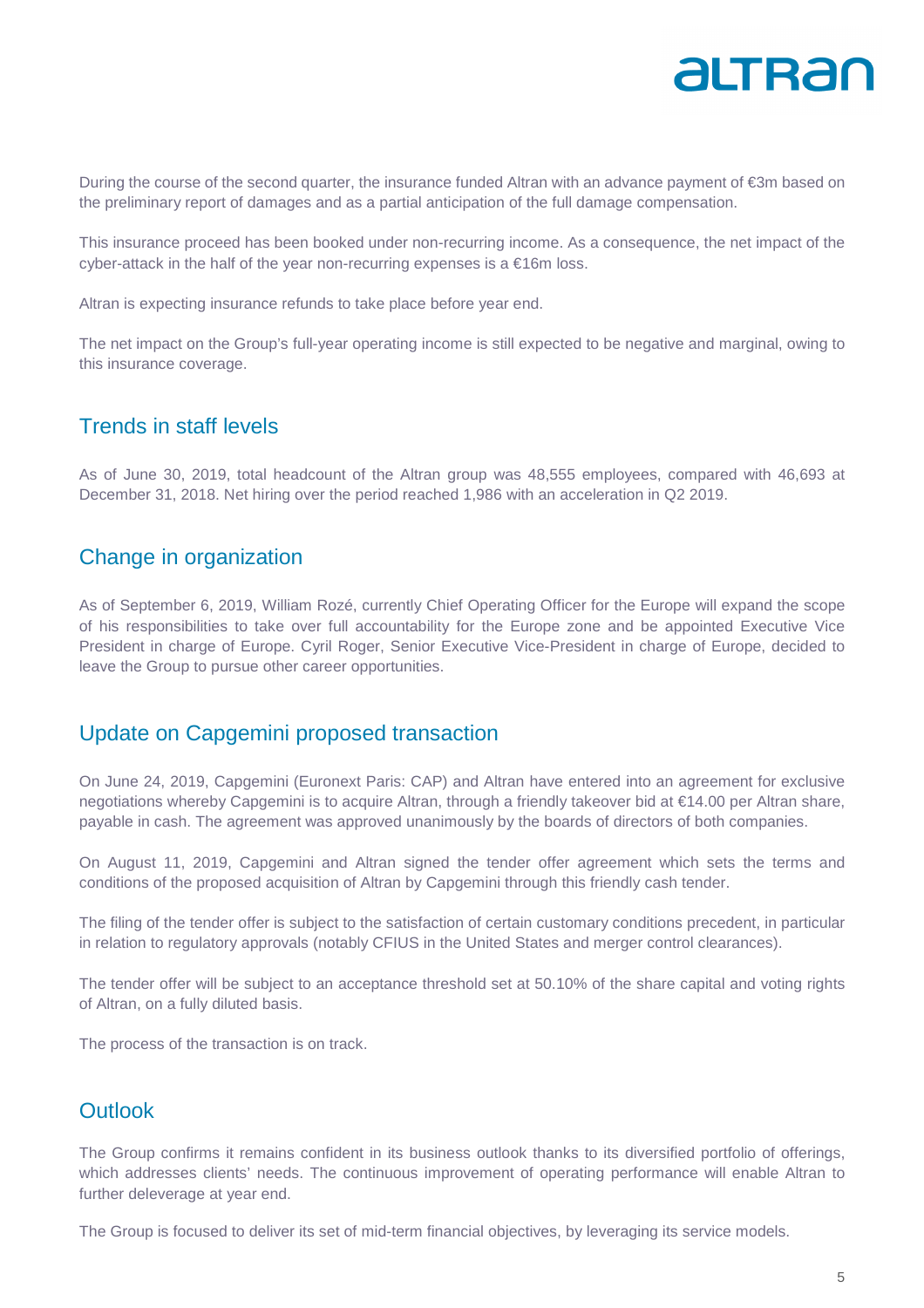## altrar

### Additional information

Altran's Board of Directors met on September 4, 2019 to close the H1 2019 financial statements. The Statutory Auditors have performed a limited review of the Group's H1 2019 and H1 2018 financial data.

The Group's interim report and a presentation of these results are available on the Company website www.altran.com.

### Investor Call Details

| Investor meeting & conference call on September 5, 2019 at 9:00 am Paris time (CET) in Altran HQ, |  |  |  |  |  |
|---------------------------------------------------------------------------------------------------|--|--|--|--|--|
| 96, Avenue Charles de Gaulle, 92200 Neuilly-sur-Seine                                             |  |  |  |  |  |
| Telephone numbers:                                                                                |  |  |  |  |  |
| FR: +33 172727403                                                                                 |  |  |  |  |  |
| UK: +44 2071943759                                                                                |  |  |  |  |  |
| US: +1 6467224916                                                                                 |  |  |  |  |  |
| Confirmation Code: 76664493#                                                                      |  |  |  |  |  |
| A conference call dedicated to US investors will be held at 2:15 pm Paris time (CET)              |  |  |  |  |  |
| Telephone numbers:                                                                                |  |  |  |  |  |
| FR: +33 172727403                                                                                 |  |  |  |  |  |
| UK: +44 2071943759                                                                                |  |  |  |  |  |
| US: +1 6467224916                                                                                 |  |  |  |  |  |
| Confirmation Code: 33551864#                                                                      |  |  |  |  |  |

### Financial calendar

31 October 2019: Q3 2019 revenues

### **Glossary**

- Organic growth is the reported growth decreased by the impact of changes in the consolidation scope and the impact of exchange rate changes
- Economic growth is the organic growth restated for the variation in the number of working days
- Operating margin is made up of the difference between the revenues and the net operating expenses
- Free Cash Flow: (operating margin + D&A + amortization of rights of use + current income and expenses without cash impact) - non-recurring items +/- change in WCR - net interest and financial expense paid – lease interests - tax paid - Capex - repayment of lease liabilities
- Adjusted Net Income: Net Income adjusted for PPA expenses from Aricent acquisition, acquisition fees, insurance premium, one-offs related to the Group refinancing, integration costs, net of tax impacts
- Adjusted EPS: Adjusted Net Income divided by the average number of shares outstanding over the period